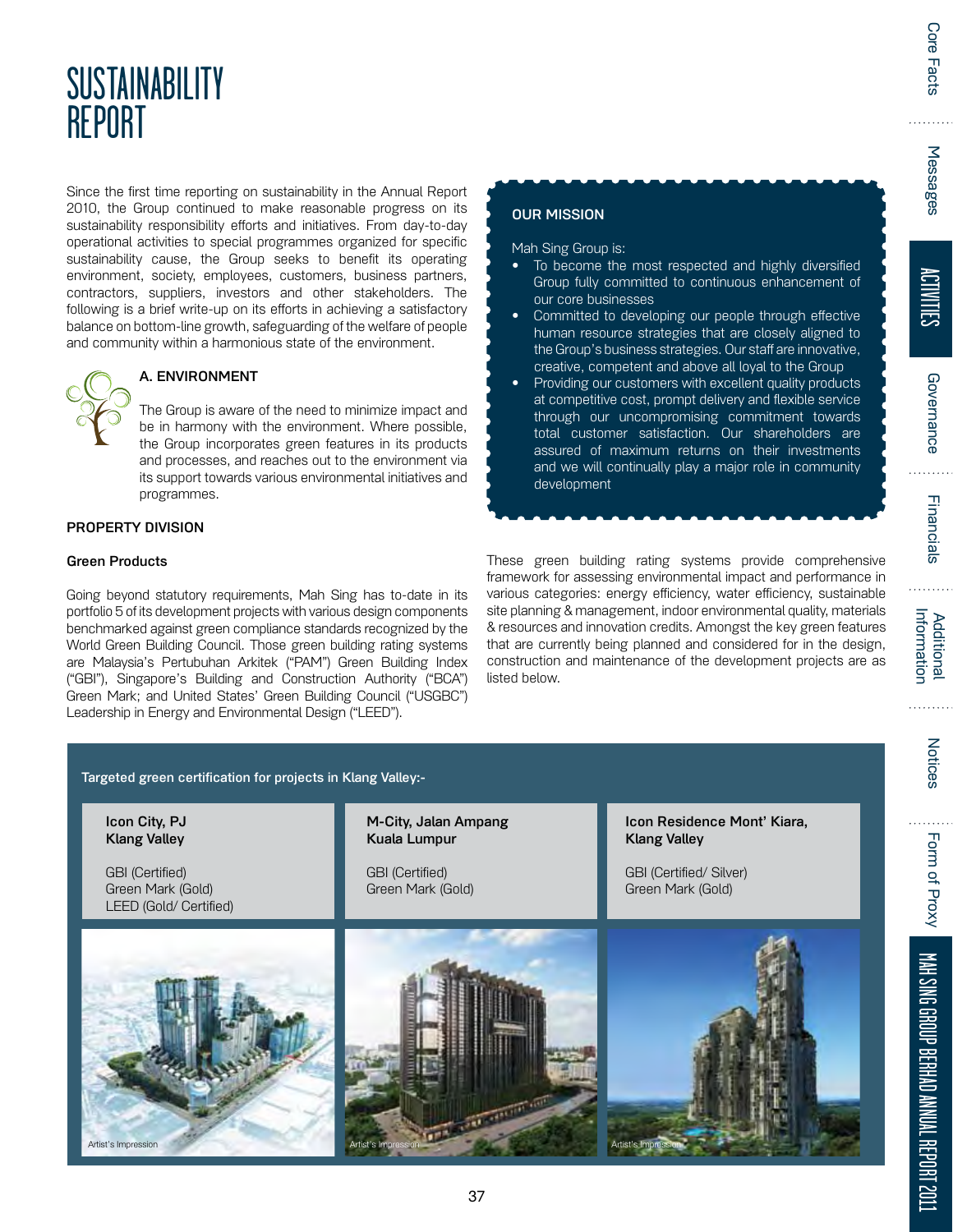

#### Key green features

Energy Efficiency (Targeted overall energy savings of 10%)

- Use of Solar Photovoltaic panels, energy efficient air-conditioning system to enhance energy savings at appropriate building components
- Lighting power density reduction so as to promote energy savings
- Energy efficient lifts and escalators to further enhance energy savings
- Motion sensors for all staircases to reduce operational costs by switching on lighting only when traffic is present
- Water Efficiency (Targeted overall water savings of 30-50%)
	- Rain water harvesting system to reduce potable water usage for landscape irrigation

#### Indoor environment quality

- Use of low Volatile Organic Compounds (VOC) paints at appropriate internal wall surfaces
- Use of Carbon Monoxide (CO) sensors to regulate carpark exhaust system
- Green Innovations
	- Covered walkway to public transport station, pneumatic waste conveyancing system to appropriate projects

#### Targeted green certification for projects in Penang:-

#### Southbay City, Penang Island

GBI (Certified/ Silver) Green Mark (Gold)

Icon Residence, Penang Island

Green Mark (Gold)



#### Key green features

#### Energy Efficiency

- Lighting power density reduction to promote energy savings
- Energy efficient lifts with sleep mode function to achieve energy savings
- Motion sensors for all staircases to reduce operational costs by switching on lighting only when traffic is present
- Naturally ventilated and day-lit carpark
- Reflective cool paint on external wall to reduce cooling load requirement

Water Efficiency

- Irrigation to reduce potable water consumption
- Rain water harvesting system to reduce potable water usage for irrigation
- Annual potable water consumption reduction for the entire development via rain water harvesting for irrigation and water efficient fittings for domestic use
- Annual potable water consumption reduction from using efficient water fittings

Indoor environment quality

• Low Volatile Organic Compounds ("VOC") paints at appropriate internal wall surfaces

Green Innovations

- Pneumatic waste conveyance system at appropriate building components
- Eco-pond is also considered so as to promote a self-sustainable ecological system at appropriate building components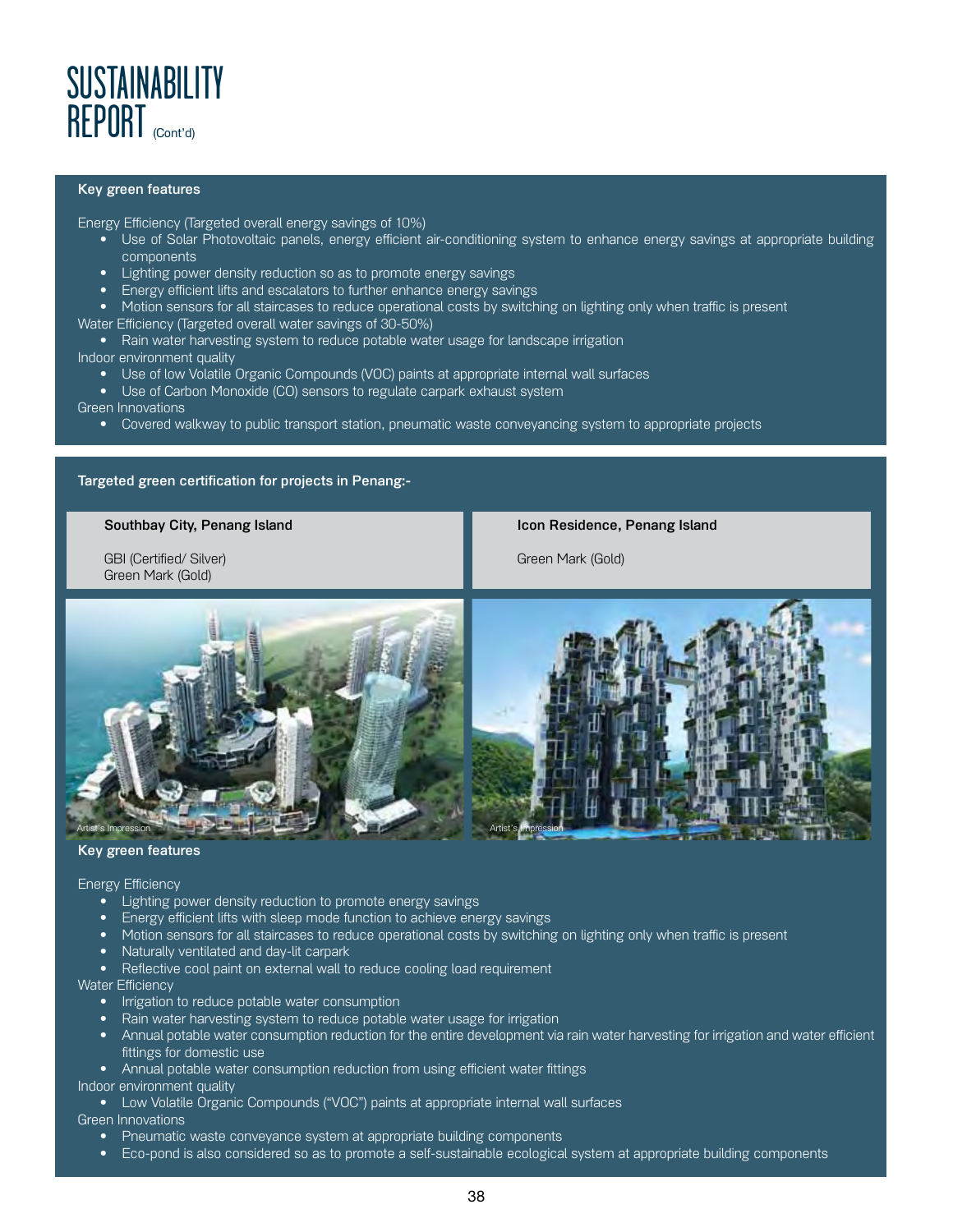

#### Green Processes



#### Figure 1: Green compliance at every stage of development process

For the above-mentioned projects, professional green building consultants had been engaged as early as the concept formulation stage to assist the project design team in ensuring compliance with the respective green guidelines and certification standards.

During contract award stage, criteria for selection and evaluation of contractors includes track record in good environmental site management. Waste and site management targets have been set for contractors who are required to comply with all green building requirements on site.

Environmental friendly and sustainable construction practices are adopted during construction to reduce polluting effects. The engaged consultants will assist contractors in collecting data leading to achievement of the targeted construction-related credits.

During handover, building user manuals documenting environmental friendly facilities and features will be distributed to users for their information and as a guide to sustain the intended environmental performance during occupancy.

Post-occupancy monitoring and maintenance, ie within 12 months of practical completion of properties or upon more than 50% occupancy, a verification process will be initiated to verify the actual efficiencies achieved against target ratings.

Currently, the abovementioned projects are in the preliminary assessment stage of the certification process. All necessary data is being gathered and assessed to determine the respective project's potential to achieve the targeted certification. However, we are excited about the trends and if awarded, Icon City being Mah Sing's latest flagship development is poised to be the first integrated neighborhood development in Southeast Asia to achieve triple-certification under Malaysia-GBI, Singapore's Green Mark and USGBC LEED for its various components.

#### Green Awareness

The Management of development project is committed to fostering a high level of environmental awareness and considers environmental awareness an important and integral part of the Group's planning, design and management of construction activities.

This environmental policy is communicated to all employees and other stakeholders within the value chain. Where relevant, they will be trained to observe good environmental practices.

The Environmental Management Plan ("EMP") is prepared for each project site based on the recommendations in the Environmental Impact Assessment ("EIA") so as to comply with the authority's environmental requirements. The EMP will address the major construction activities associated with the proposed projects that have the potential to be a source of environmental impacts. Consequently, the EMP details the various relevant compliance requirements and the specific mitigation measures and best management practices to minimize the scale and degree of adversity of these impacts.

#### PLASTICS DIVISION

#### ISO 14001:2004 Environmental Management System Certified

The Group's plastics manufacturing division manufactures plastics products that are growing in popularity due to its economical, ergonomical and environmentally friendly benefits. Plastics pallets, for example, can be reused and recycled compared to more conventional woodbased alternatives.

The Group's plastics manufacturing division offers wide range of its own brand of proprietary products. The division is also a significant player in the Original Equipment Manufacturer ("OEM") markets. The Malaysian plant focuses in electronic & electrical ("E&E") products and the Indonesian facility supplies parts and components mainly for the automotive industries.

Other than product quality and reliability in delivery, we are also committed to optimizing environmental performance throughout our manufacturing processes.

. . . .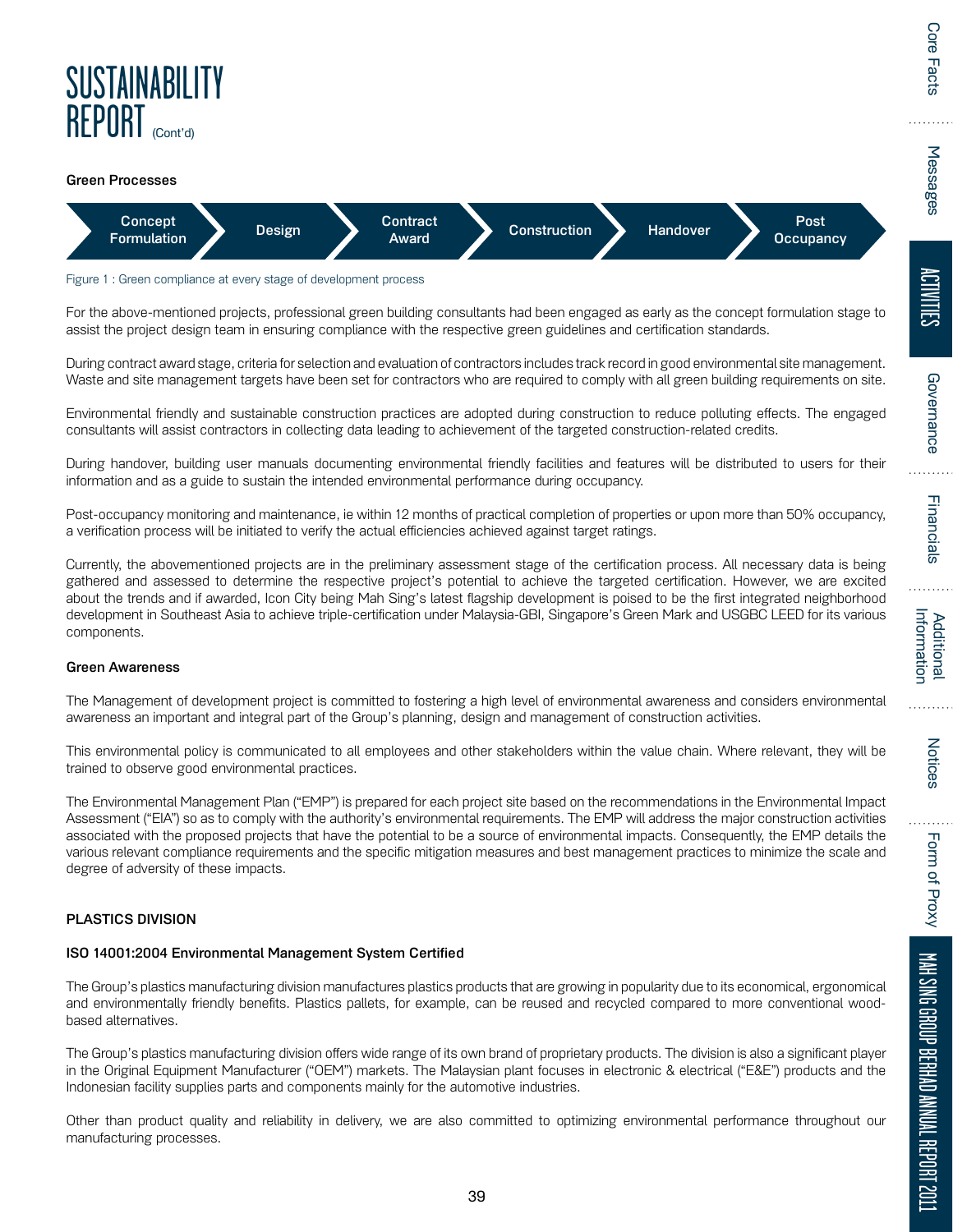

Besides complying with all applicable environmental legislation and statutory regulations pertaining to the preservation and protection of the environment, Mah Sing's plastics manufacturing division, both the Malaysian and Indonesian operations strive to go beyond and have achieved ISO 14001:2004 international certification since 2007 in managing environmental impact.

We appreciate the environmental benefits of conserving resources and both the Malaysian and Indonesian operations have constantly been seeking alternative options such as strategic investments in plant and technology to help us deliver energy-efficient improvement and reduce impacts from our operations and processes wherever practical. In-line with this philosophy, the plastics manufacturing division has invested into a total of 16 units of new injection moulding machines with energy saving features as well as sound reducing (low noise) to replace existing equipment. Our new energy-efficient injection machines came into operation since year 2008 and these new machines could reduce electricity consumption by an average of 25% as compared to the traditional hydraulic machines.

# GROUP WIDE ENVIRONMENTAL OUTREACH EFFORTS

The Group further promotes the awareness of greener environment by initiating environmental outreach efforts to inculcate a culture of preserving the environment in the workplace.

## Energy Conservation

The Group's employees are constantly reminded and encouraged to conserve energy consumption. These include:-

- Turning off lightings, air-conditioning and other essential electrical equipment during lunch breaks and absences.
- Split-unit air-conditioners were installed in replace of the centralized air-conditioning systems. This allows prudence in the use of electricity as usage can be controlled and confined to specific work area and time.
- CRT monitors are replaced with LCD monitors to reduce energy consumption. Numbers of servers is also reduced via virtualisation.

#### Reduce, Reuse & Recycle

Another conscious effort that Mah Sing undertakes in protecting and caring for the environment is to move towards paperless working environment. Employees are strongly encouraged to reduce, reuse and recycle paper usage in their daily operation. Amongst the initiatives taken thus far include:-

- Use of shared-drive and centralised system for document and resource management.
- Abridged version of annual report together with CD-ROM; full version will be given only upon shareholders' request.
- Practice of double-sided printing, recycle used paper for in-house photocopying and printing.
- Arrangement of waste paper recycling by allocating recycling bins for paper, plastics and other materials at Mah Sing HQ and Southgate Commercial Centre.



Recycling bins for paper, plastics and other materials at Mah Sing HQ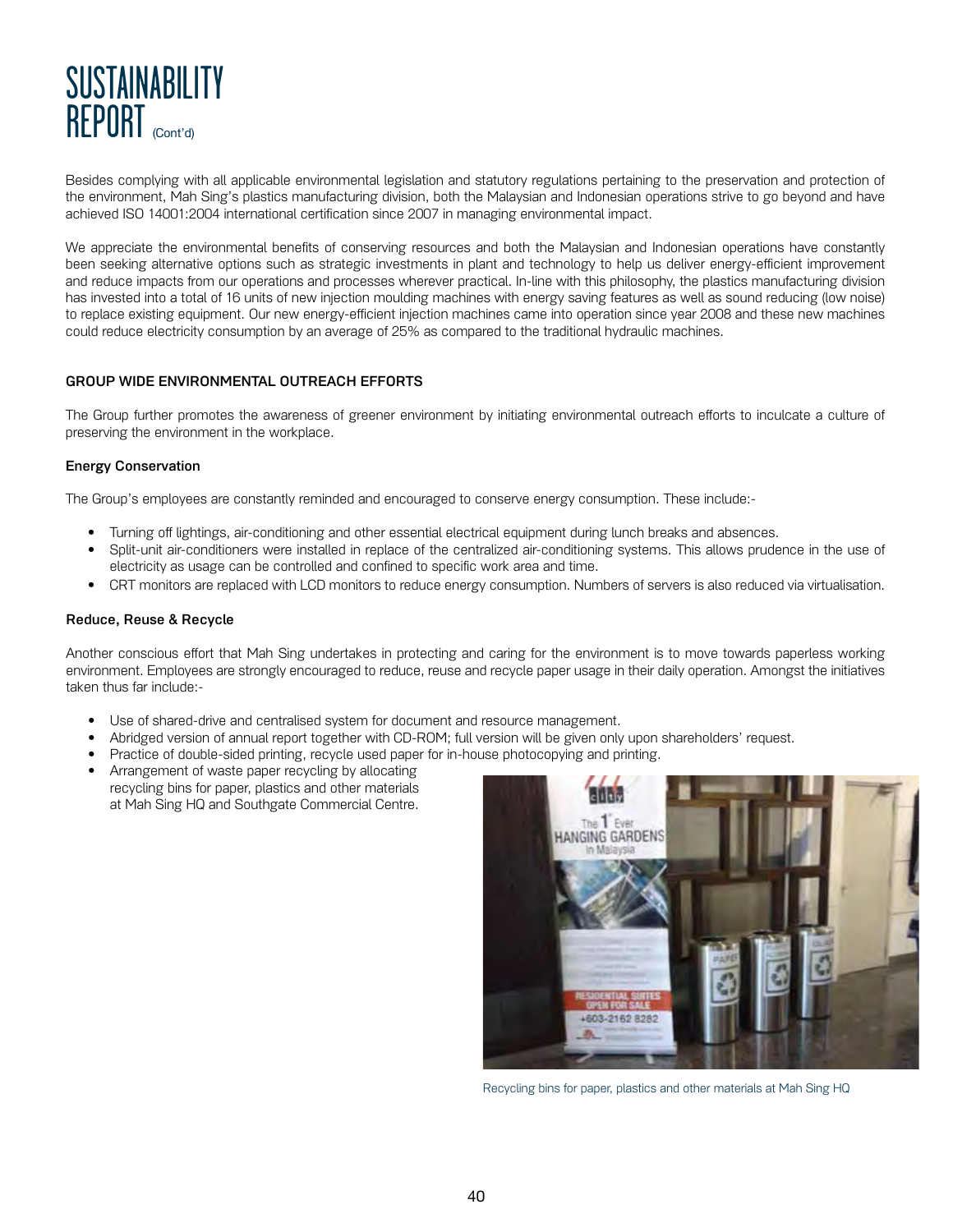# **SUSTAINABILITY** REPORT (Cont'd)

To create greater awareness amongst employees, and as a show of support towards the industry's commitment towards 3Rs ("Reduce-Reuse-Recycle"), on 18 December 2011, Mah Sing participated in the "Larian Jom Kitar Semula" organized by the Malaysia Plastics Manufacturer Association ("MPMA") at Putrajaya.

This event was held in conjunction with the National Recycle Day by Solid Waste Management & Public Cleansing Corporation, Ministry of Housing & Local Government.

## Other initiatives

- The Group also supported Bursa Malaysia's tree-planting activity at Rimba Bursa Malaysia in Kepong Metropolitan Park.
- Another gesture to support "Plant more trees" initiative, and as part of our CSR effort for the local community near our project Icon Residence Mont' Kiara, Sekolah Menengah Kebangsaan ("SMK") Kiaramas was upgraded for a better learning environment. A total of RM30,000 was channeled towards landscape enhancement around the school compound.
- Similar community initiatives were taken at Bayu Sekamat project when the nearby land in Kampung Sungai Sekamat was cleared to prevent flood.
- The Group has been participating in the annual Earth Hour, a global initiative by World Wide Fund for Nature ("WWF") The Group's HQ participated in the turning off of non-essential lights for an hour on Earth Hour day. The Group also displayed the Earth Hour banner on its website days prior to the actual day. Residents and tenants of Mah Sing's properties were also encouraged to do the same.



Mah Sing team – the biggest group amongst the MPMA participants during the Larian Jom Kitar Semula.

SMK Kiaramas management shows appreciation at the beautified landscape around the school compound

Land in Kampung Sungai Sekamat

cleared to prevent flood.

The Tree Adoption Certificate

Earth Hour banner on www.mahsing.com.my





Tree Adoption Certificate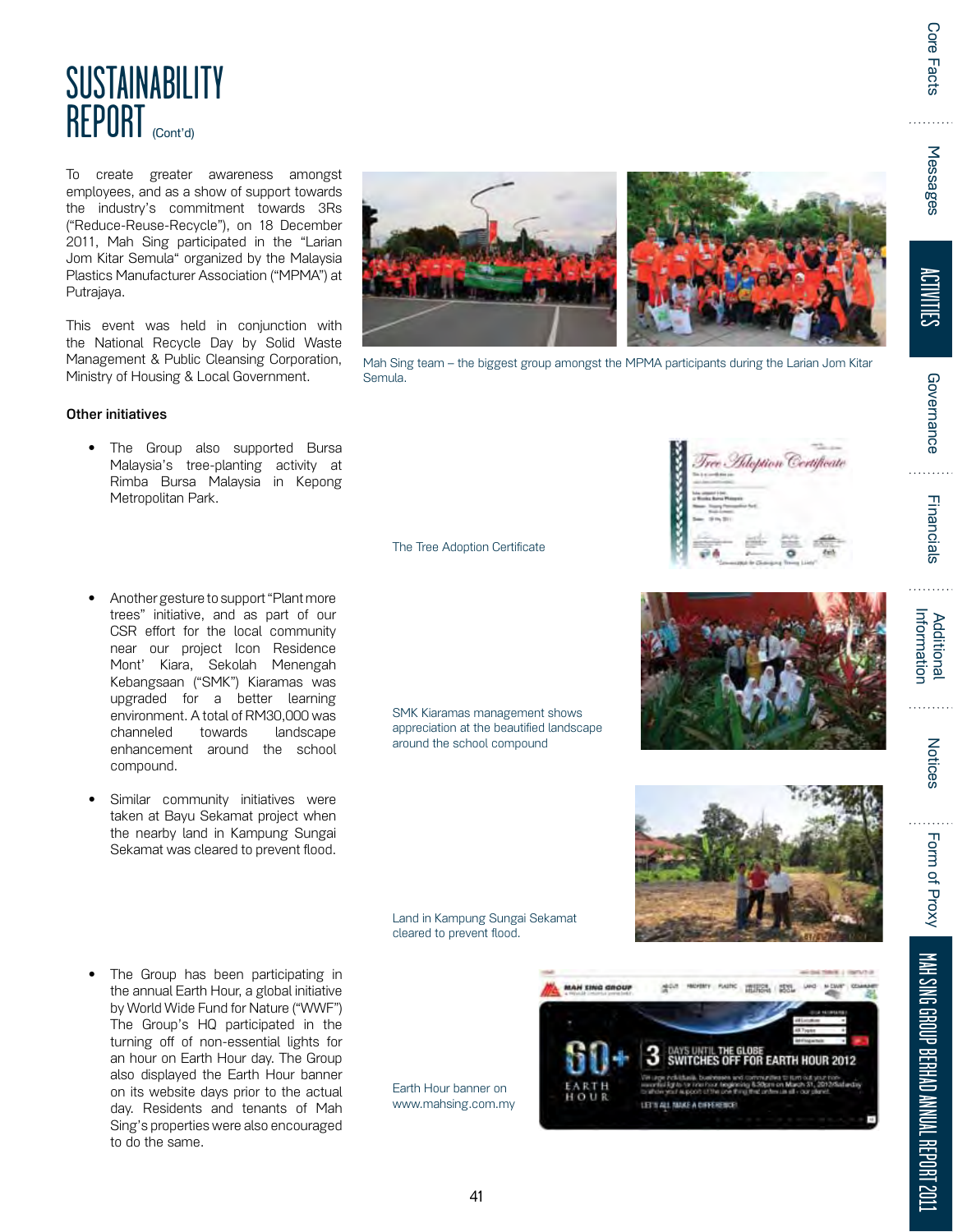



# CSR via MAH SING FOUNDATION

#### About Mah Sing Foundation

Mah Sing Foundation through which all Corporate Social Responsibility ("CSR") activities of Mah Sing Group Berhad are conducted is the brainchild of Mah Sing's Group Managing Director/ Group Chief Executive who believes that a consolidated effort in CSR will be more effective and impactful in benefiting the needy.

Set up in the year 2005, the Foundation is an approved tax-exempted charitable organization. All donations made to the Foundation by any corporation or private citizen will be tax exempted.

#### Objective of Mah Sing Foundation

The Foundation is a charitable trust established by Mah Sing Group Berhad to receive and administer funds solely for medical, educational and charitable purposes. It also seeks to raise more funds via annual fund raising activities and events.

#### CSR Activities of Mah Sing Foundation

Year 2011 was an eventful year for Mah Sing Foundation. Various activities were organized and funding was extended to schools, education and medical assistance, crisis relief and charity for the needy.

| Month     | <b>Recipients / Activities</b>                                                                                                        | Category of<br>Assistance |
|-----------|---------------------------------------------------------------------------------------------------------------------------------------|---------------------------|
| January   | SJKC Yoke Nam for operating expenses                                                                                                  | Education                 |
| January   | Yayasan Kebajikan SSL Strok Dan Pembangunan Masyarakat for operating expenses                                                         | Medical                   |
| January   | Viva Palestina Malaysia to provide assistance to the needy in Gaza                                                                    | <b>Crisis Relief</b>      |
| March     | IMU Education Sdn Bhd for tuition fee assistance                                                                                      | Education                 |
| April     | Tabung Bencana Pandu Puteri Malaysia for Japan Earthquake and Tsunami<br>Humanitarian Aid                                             | <b>Crisis Relief</b>      |
| April     | Union Primary School, Penang                                                                                                          | Education                 |
| August    | Hari Raya welfare event organized for orphans, single mothers, old folks, etc                                                         | Underprivileged           |
| August    | <b>Buddhist Tzu Chi Merit Society</b>                                                                                                 | Medical                   |
| August    | Aik Hua Primary School, Penang                                                                                                        | Education                 |
| August    | Badan Amal dan Kebajikan Tenaga Isteri-Isteri (BAKTI) for Somalia Humanitarian Aid                                                    | <b>Crisis Relief</b>      |
| August    | Newspaper-in-Education ("NiE") school sponsorship program by the Star Publications                                                    | Education                 |
| September | IMU Education Sdn Bhd for tuition fee assistance                                                                                      | Education                 |
| October   | Mid-Autumn Festival welfare event for the orphans organized by Persatuan Kebajikan<br>Ti-Ratana and Persatuan Penganut Buddha Xin Hui | Underprivileged           |
| December  | New Southern Records Malaysia to assist the urban poor                                                                                | Underprivileged           |

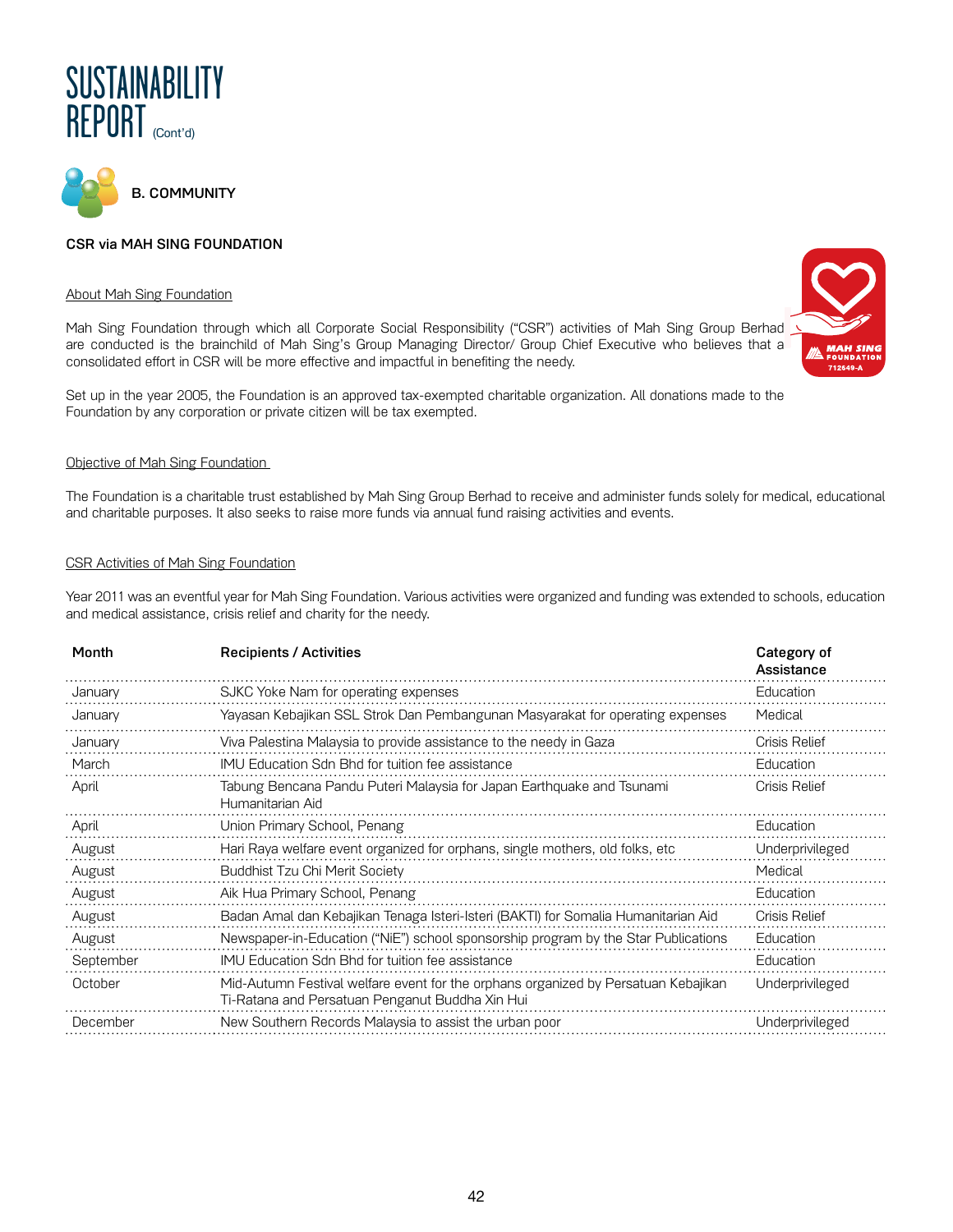



## Education Aid to Union Primary School, Penang

Mah Sing Foundation launched its inaugural education focused CSR Program in Penang via a donation to Union Primary School, Penang.

The donation was utilized by the school management towards the purchase and installation of 5 nos. of built-in cabinets for the school's science lab, clerical room, counselling and tuition rooms, and arts room. This is in addition to the acquisition of 180 nos. of chromed banquet chairs, 30 units of rectangular folding tables, 16 units of low back chairs, 6 units of mobile cabinets, 2 units of round plastic banquet tables and 1 unit of heavy duty A4 manual binding machine.

# Contribution to Buddhist Tzu Chi Merit Society for medical aid

The donation was used by the Tzu Chi Foundation of Malaysia for the purchase of a kidney dialysis machine and treatment procedures for selected patients who seek financial assistance for treatments from the Tzu Chi Foundation of Malaysia.



#### Education Aid to Aik Hua Primary School, Penang

Mah Sing Foundation's CSR Program in Penang continues its charitable contribution to Aik Hua Primary School following its 1st CSR in Union Primary School held in April 2011.

The donation was utilized by the school management towards reconstruction of its canteen flooring, wall tiles and drainage system, accessories such as safety fixtures for bar handles in canteen, paint works, new stainless steel dine-table and benches for its canteen, LED light bulbs, office furniture and a light duty photocopier.



#### Contribution to New Southern Records Malaysia's Charity Concert

The donation to the New Southern Records Sdn. Bhd. was in conjunction with a fundraising event organised to assist the urban poor. Beneficiaries included Yayasan Kebajikan SSL Strok and Rumah Kebajikan Warga Emas Sang Riang.

#### Other CSR Activities

Since 2008, the plastics division has sponsored a total of 8 students from lower income families for 10-month technical apprentice course in plastics injection moulding. Currently, we have continual employment service with 5 of the students after completion of the apprentice course and the 1-year contract service.

In support of Yayasan Bursa Malaysia, the Community Foundation of Bursa Malaysia where funds will benefit charitable organisations all over the country, the Group contributed RM15,000 to Bursa Malaysia' RAT Race 2011, a run jointly organized by The Edge and Bursa Malaysia to raise fund for charity.

The Group also donated RM3,000,000 to George Town World Heritage Incorporated in 2011 as a contribution to heritage conservation.

Messages

Form of Proxy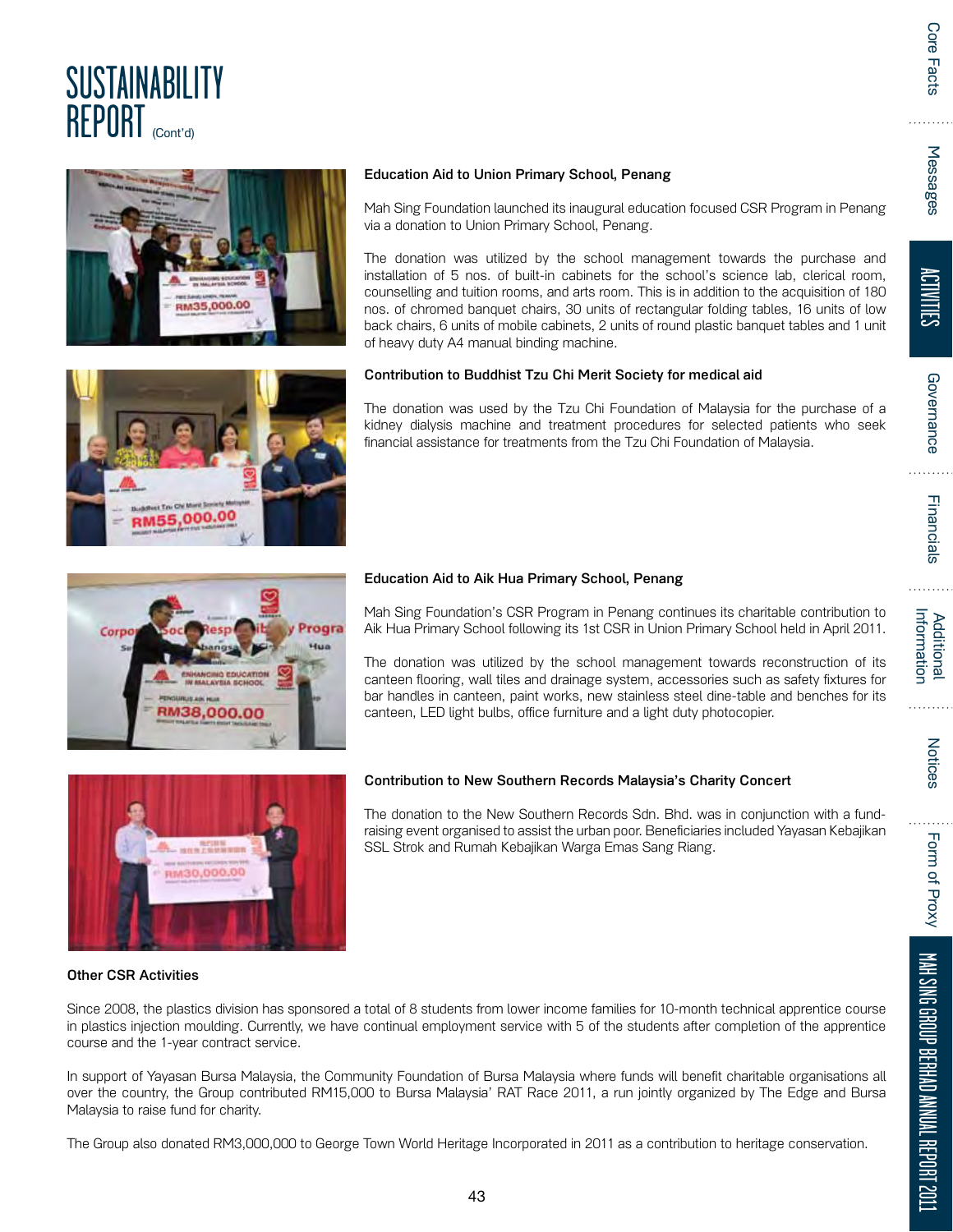

# CUSTOMER RELATIONSHIP MANAGEMENT ("CRM") AND LOCAL COMMUNITY EVENTS

We recognize the need to engage and reach out to the community.

Periodically, the Group's CRM team organized community events at residential areas as value-adding services to Mah Sing project's communities and locals. Amongst the events held were:-

#### M Community School Holiday Carnival @ Southgate (10-11 December 2011)

A year end carnival cum charity fair was held with activities such as game stalls, face painting, health care talk and tips, performances, kids show and etc. Charity related activities included awareness drive by KL AIDS Support Services and blood donation drive by Hospital UM.





#### Hari Raya Gathering and Resident Association Meeting @ Kemuning Residence (2 October 2011)

The residents of Kemuning Residence ("KR") had their Hari Raya gathering and annual general meeting at the club house. The gathering was held to bring residents together for a Hari Raya get-together, to form a body of committee, and to share future residential matters. Mah Sing sponsored the food & beverage and venue setup, as complimentary contribution to the KR community in celebration of Hari Raya festival.



# CPR & Life Saving Talk @ Hijauan Residence (21 May 2011)

A CPR & Life Saving Talk was held at Hijauan Residence, to create awareness on the basic CPR method and life saving tips to the residents.





Fire Safety Talk & Demo @ Hijauan Residence (29 October 2011)

Officers from "Jabatan Bomba dan Penyelamat Negeri Selangor" were invited to give a fire safety and awareness talk to the security team, management staff and the residents. Training and demonstration on how to use the fire extinguisher in the event of fire emergency were also conducted.





Mobile Health Check @ Kemuning Residence (3 July 2011) @ Hijauan Residence (30 July 2011)

A mobile health check programme in collaboration with National Kidney Foundation Malaysia ("NKFM") was held at Kemuning Residence and Hijauan Residence to give free health check services to the residents.



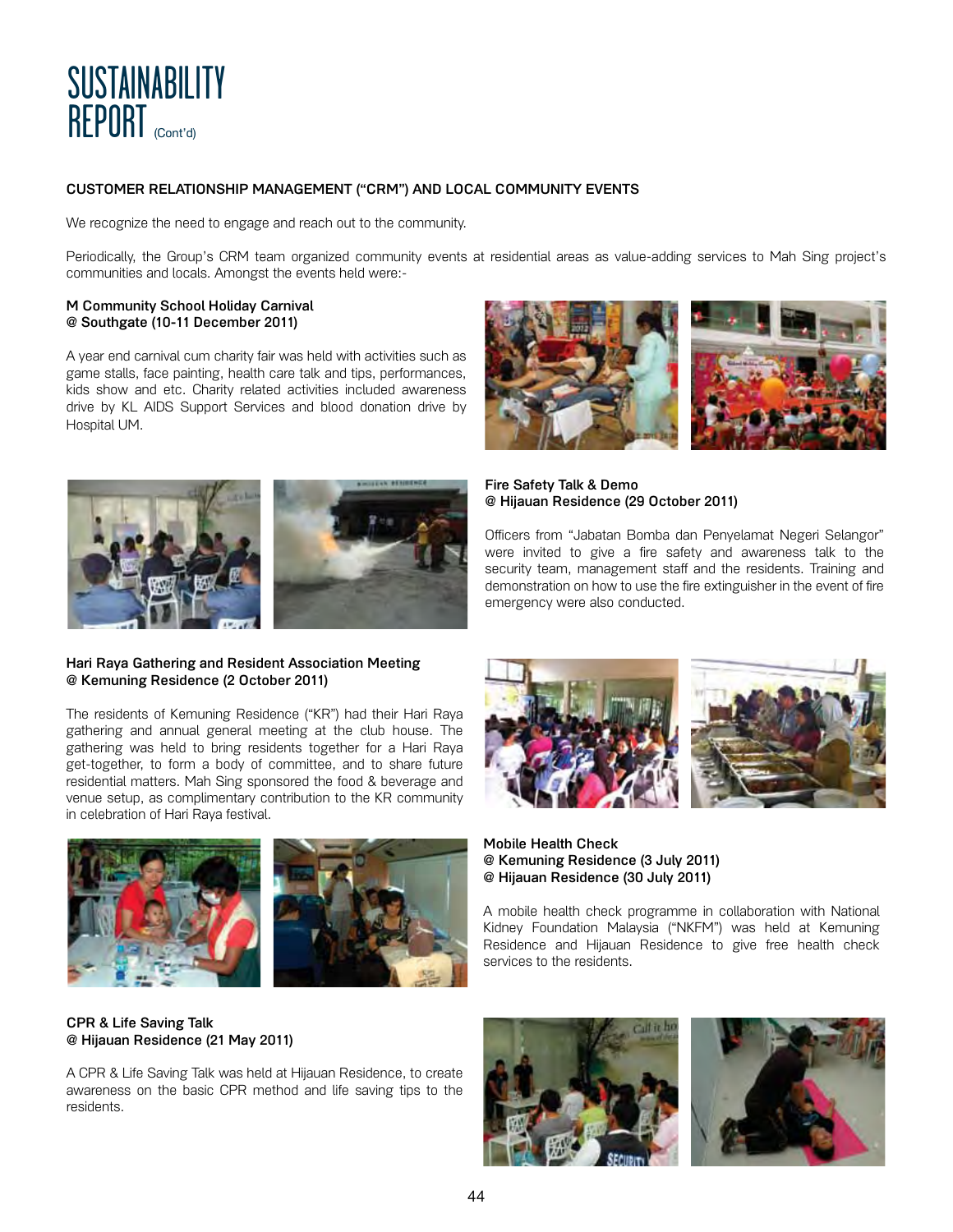$\cdots$ 

# **SUSTAINABILITY** REPORT (Cont'd)



Community Services Road Show @ The Club House of Hijauan Residence (January & March 2011)

Community services road shows were held to promote services and activities that are available at the Club House of Hijauan Residence such as swimming class, personal fitness training, dances, barbeque area and etc.



# Human Capital Development

The Group believes that an effective workforce is essential to the success of an organization. Initiatives have been taken to manage employee training needs and well-being in line with the organization's strategic direction.

# Learning & Development

Since upgrading of the training centre at Headquarter ("HQ") to cater to the rapid growth in training needs, ongoing in-house trainings in addition to external trainings of various topics and disciplines are being provided to our employees. The trainings focus on not only skills enhancement, but also selfdevelopment related subjects.

In 2011, Group Human Resource has conducted over 80% training programmes against the annual target of 60% from the Training Plan. Those trainings range from leadership and soft skills to technical which were conducted both in-house and externally.

Technical trainings were those of:

- system-related training where MIS department conducted software training to enable users to enhance their system usage capacity.
- certification training in line with ISO requirements.
- project site training to enhance project teams' development practices.
- company briefing pursuant to ESOS allocation, exercise procedures, financing and shares valuation.

Non-technical trainings covered subjects on:

- professional selling skills.
- effective communication and interpersonal skills.

For the benefit of newly joined employees, induction sessions become the platform to familiarize new staff with the Group's vision, mission and culture; products and services; knowledge on the property market; as well as the Group's policies and structure.

In line with the Group's learning and development objectives, a resource centre was set up equipped with books, journals, magazines of various subjects to encourage knowledge sharing and inculcate a learning culture amongst employees.



The newly set-up resource centre



One of the trainings in-session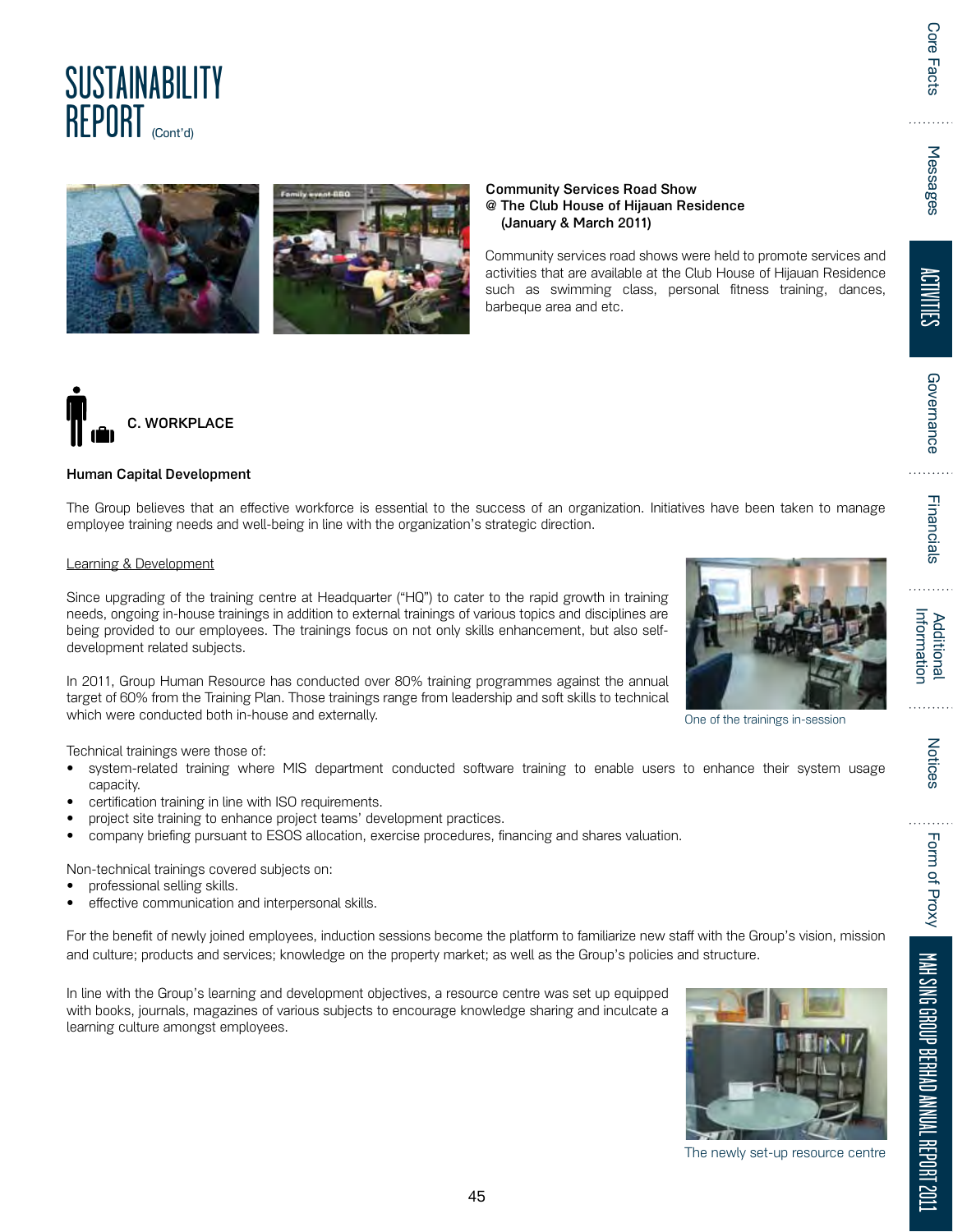

#### Staff Recognition & Welfare

To motivate employees towards better performance through greater dedication and loyalty, we have in place performance review process whereby deserving employees are rewarded with competitive basic remuneration packages, annual increment, bonus incentives, or the grant of the Group's employee share options (ESOS).

Long service awards from 10 to 30 years were conferred to employees during the Group's annual dinner as a show of appreciation for their loyalty and contribution.

The management continuously refurbish and upgrade work space and facilities for better working environment.



Proud employees receiving their long service awards at the Group's annual dinner.

#### Work-Life Balance

The Group organised get-together activities that bring everyone closer together, to develop team spirit, healthy lifestyle and promote social interaction among staff. During the year, inter-departmental games such as futsal, badminton, bowling, volleyball were held, as well as other activities like excursion trip.

We participated in The Edge-Bursa Malaysia Kuala Lumpur Rat Race 2011, for the 5th year consecutively. It is an excellent opportunity to foster staff team spirit in the name of charity.

To promote greater sense of belonging and unity, Majlis Berbuka Puasa and Chinese New Year Open House were held every year and staff were invited to celebrate together.

Other non-work related programmes/ activities organized by the Group included:-

- Talk on ESOS and online equity trading by a securities firm for staff personal investment interests.
- Corporate roadshow by a healthcare brand was held at HQ, sharing healthcare product knowledge and tips while giving great discount to staff.



Free & easy time among staff during excursion trip.

Mah Sing team in high spirit at The Edge-Bursa Malaysia Kuala Lumpur Rat Race 2011.

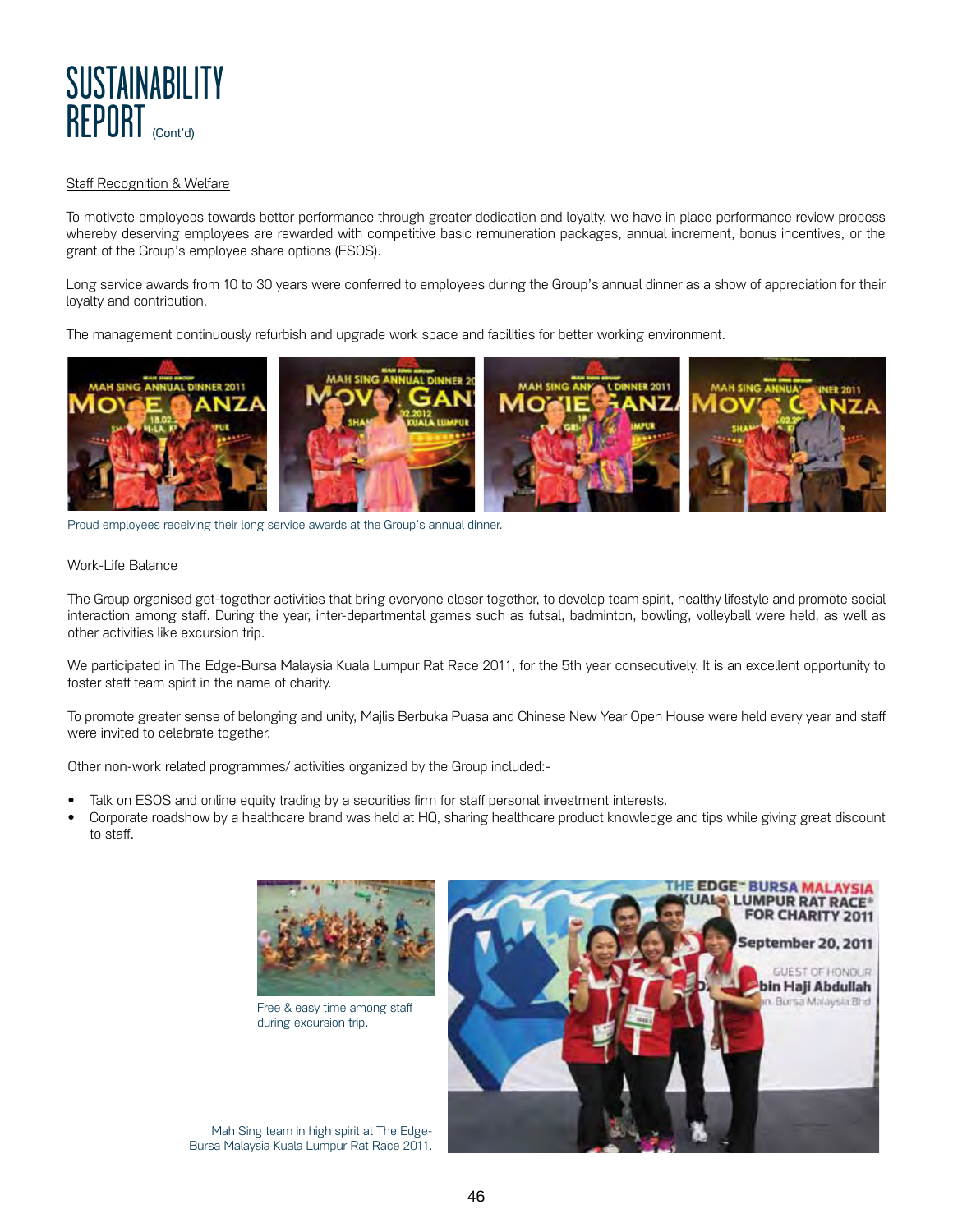

## **Diversity**

The Group recognizes that diversity in workforce provides opportunities for creative solutions and allows the Group to become more responsive in today's global and dynamic business environment. The following charts show the Group's commitment not to discriminate against any particular group in its employment policies.



# Health & Safety

The Group places high emphasis on health and safety at workplace and aims to achieve excellence in occupational safety, health and environment at workplace. The Group is also committed to inculcate a sense of awareness amongst its employees and to accept responsibilities in occupational safety, health and environmental matters.

With (i) prevention of accident, (ii) prevention & mitigation of occupational illnesses and (iii) prevention of environmental pollutions as objectives, the Group has in place a Safety, Health and Environment Policy Statement. The management and employees are jointly committed to:-

- Comply with provisions of all existing laws including Occupational Safety & Health Act 1994, Factories & Machinery Act 1967 and its regulations, relevant codes of practice and guidelines.
- Provide information, training and facilities to all parties including employees and contractors.
- Increase awareness and establish accountability by employees and contractors on safety, health and environmental matters.
- Continuously monitor and regularly review the performance of safety, health and environment.

ACTIVITIES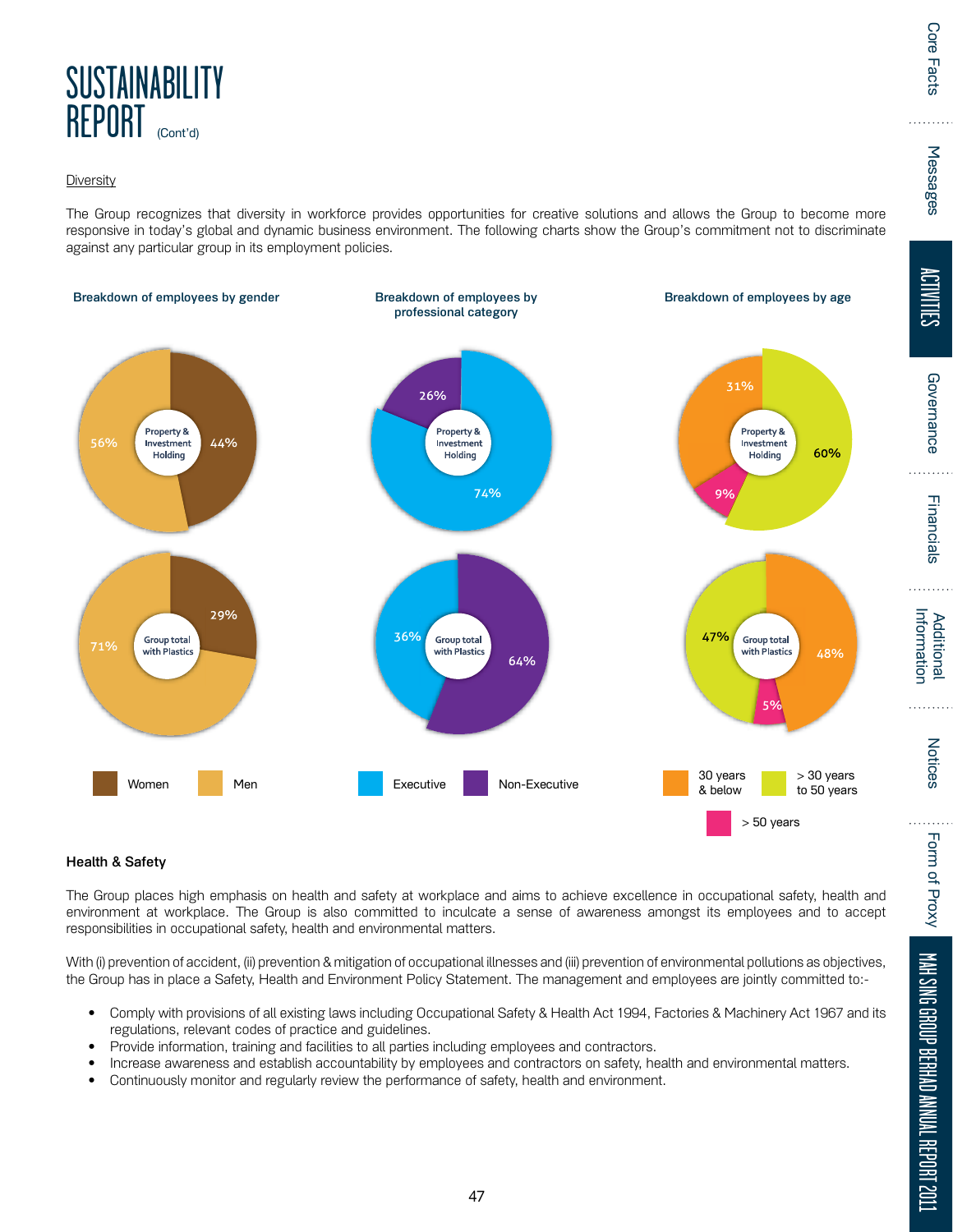

Regular tool-box meetings on safety procedures are conducted at construction site for staff and site workers. Relevant personnel are also sent for safety trainings on spillage handling and use of fire extinguisher. Fire drills are conducted regularly at Mah Sing properties, plastics factories to prepare for any fire emergencies and to ensure that all fire prevention systems such as alarms, lift and escalator, fire extinguishers, sprinklers, smoke and heat detectors are in proper working order.

As for office buildings, safety measures in place include security guards and surveillance equipment at relevant work locations.



# Customer Care

#### Customer Relationship Management

High on the Group's priority list is to provide our customers with excellent quality products at competitive cost, prompt delivery and flexible service through our uncompromising commitment towards total customer satisfaction. Other than a team of customer service personnel to focus on customer service, we have put in place an e-customer service system to enable more effective management of recording, filtering, tracking and analysis of customer complaints and feedback.

We also organize activities as more detailed on pages 44 to 45 of this report to engage closely with our customers and to promote community living amongst the house owners.

#### M CARE Property Support Services

The Group has introduced during the year as another value-added service to its house buyers, the M CARE Property Support Services ("M CARE").

M CARE is set to become an acknowledged one-stop professional service in all facets of property ownership and management. Services range from pre-sales to after-sales such as general legal and mortgage consultation services, renovation, leasing and sub-sale needs upon delivery of vacant possession and other professional services relating to homeownership.



#### M Club Loyalty Rewards Programme

Mah Sing Group M Club™ is another show of appreciation to our valued customers for their continuing and loyal support extended to the Group. The M Club Loyalty Rewards Programme is a distinctive programme specially created for direct purchasers of Mah Sing properties to enjoy privileges and benefits such as buyer repeat purchase discounts and buyer-get-buyer rewards. Since its launch, the M Club Loyalty Rewards Programme has been consistently enhanced with privileges and benefits as well as discounts and freebies at over 70 lifestyle brands ranging from home & living, beauty & healthcare to personal development.



Mah Sing Group Chairman Jen. Tan Sri Yaacob with Group Managing Director/ Group Chief Executive Tan Sri Dato' Sri Leong Hoy Kum at the M Club™ rebranding event.



Mah Sing Group Management with representatives of merchants, media, business partners showing their support at the M Club™ rebranding event.

Tool-box meeting at construction site

Safety training on fire extinguisher handling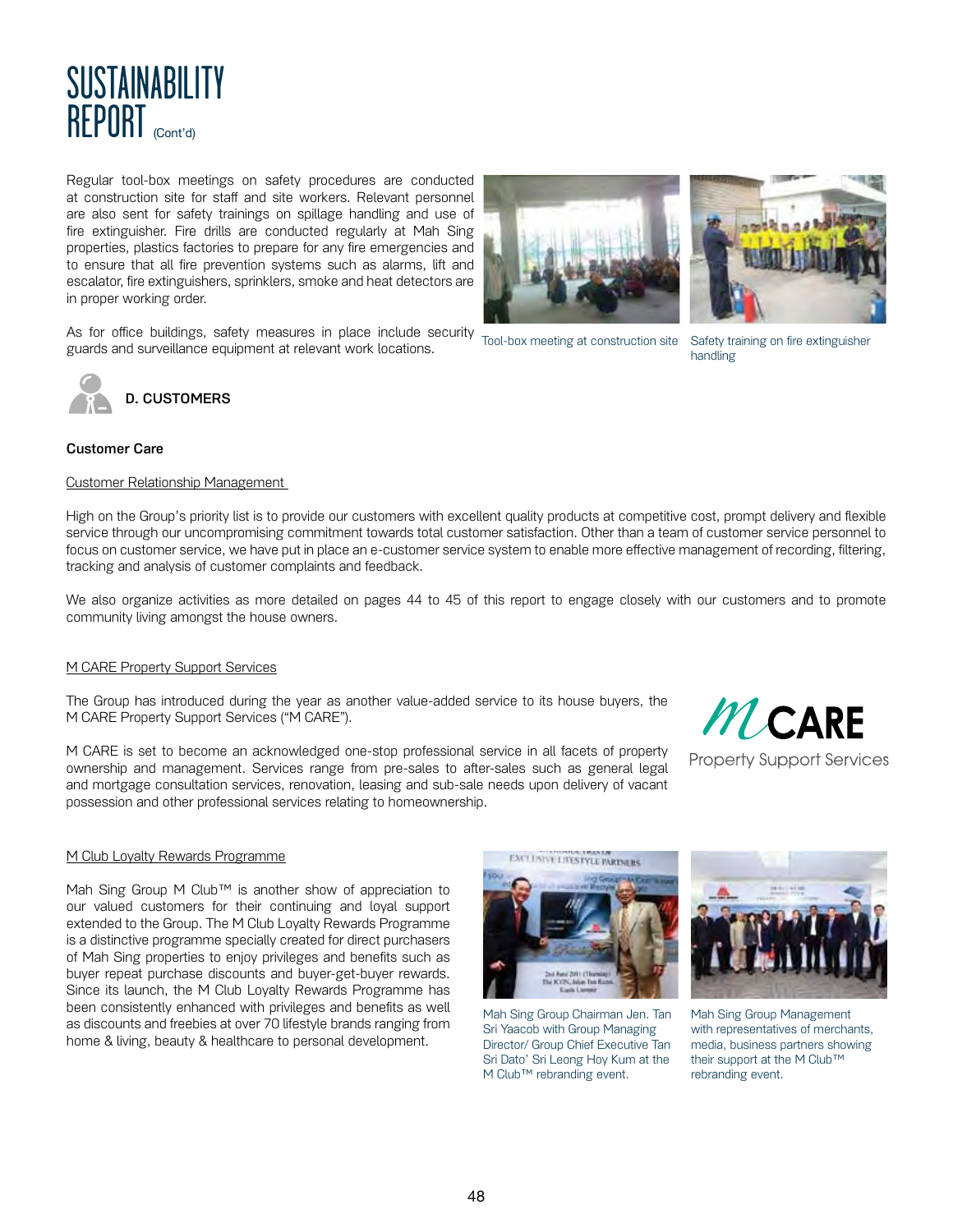The ISO 9001:2008 QMS

**Certification** 

Notices . . . . . Form of Proxy

# **Mah Sing Community Website**

**SUSTAINABILITY** 

REPORT (Cont'd)

Mah Sing Group M Club™ members were introduced to Mah Sing Community website at www.mahsingcommunity.com.my. The website reaches out to our M Club members, merchants and the general public with up-to-date project related information. We believe that close interaction will lead to greater efficiency and ensure even higher levels of customer satisfaction.

#### Product Quality

#### ISO 9001: 2008 Quality Management System

The property division was accorded the ISO 9001:2008 Quality Management System by Bureau Veritas, the certification body, in March 2011.

The property division's commitment to quality and reliability in delivery has made it one of the leading property developers in Malaysia. As testament to its commitment, the Group is recognized in the industry for its excellence in many aspects:-

- Asia Pacific International Property Awards 2011 in association with Bloomberg Television
- Best Industrial Development Asia Pacific (5-Star Award) iParc3@Bukit Jelutong - Highly Commended Retail Development Malaysia – Star Avenue@D'sara
	- Highly Commended Mixed-Use Development Malaysia Southbay City Penang
	- The Edge's "Top Property Developers Award 2011 Listed Top 10"
- SC Cheah Choice Awards (in collaboration with Property Times) for the "Best Lifestyle Developer"
- Euromoney Real Estate Awards 2011 "Best Developer in Malaysia" (for the third time)
- Overseas Property Professional (OPP) Awards for Excellence 2011 "Silver Award for Best Developer Worldwide"
	- Persatuan Usahawan Maju Malaysia's "Honorary Award in the 2nd Top Team 50 Enterprise Awards Malaysia 2011"
- International Property Awards in association with Bloomberg Television and Google (in London) - "Best International Industrial Development (i-Parc3@Bukit Jelutong)"
- Institute of Landscape Architects Malaysia's "Landscape Architecture Award (Residence@Southbay Penang)"
	- Asia Pacific Property Awards 2012
- Best High Rise Architecture Malaysia (5-Star) Icon Residence Mont' Kiara
	- Best High Rise Architecture Asia Pacific Icon Residence Mont' Kiara
- Best Commercial Redevelopment Malaysia (5-Star) Icon City@Petaling Jaya
- Best Office Development Malaysia (Highly Commended) Icon City@Petaling Jaya
- The Association of Accredited Advertising Agents Malaysia (4As)'s "Putra Brand Awards Property Development (Silver Award)"
- The BrandLaureate Award 2011-2012 "Best Brands (Conglomerate Award)"
- The BCI Asia Top 10 Awards "Top 10 Developers Awards (2011 and 2012)"

The Group's plastics division was the first division to receive the accreditation for ISO 9001:2000 in the year 2000. This certification has since been upgraded to conform to the requirements of ISO 9001:2008 in August 2011. This demonstrates the division's continual commitment to ensuring the highest standards in the product delivery processes and systems towards meeting customers' satisfaction. P.T. Mah Sing is now in the process of implementation of ISO/TS 16949:2009 "Quality Management Systems – Particulars requirements for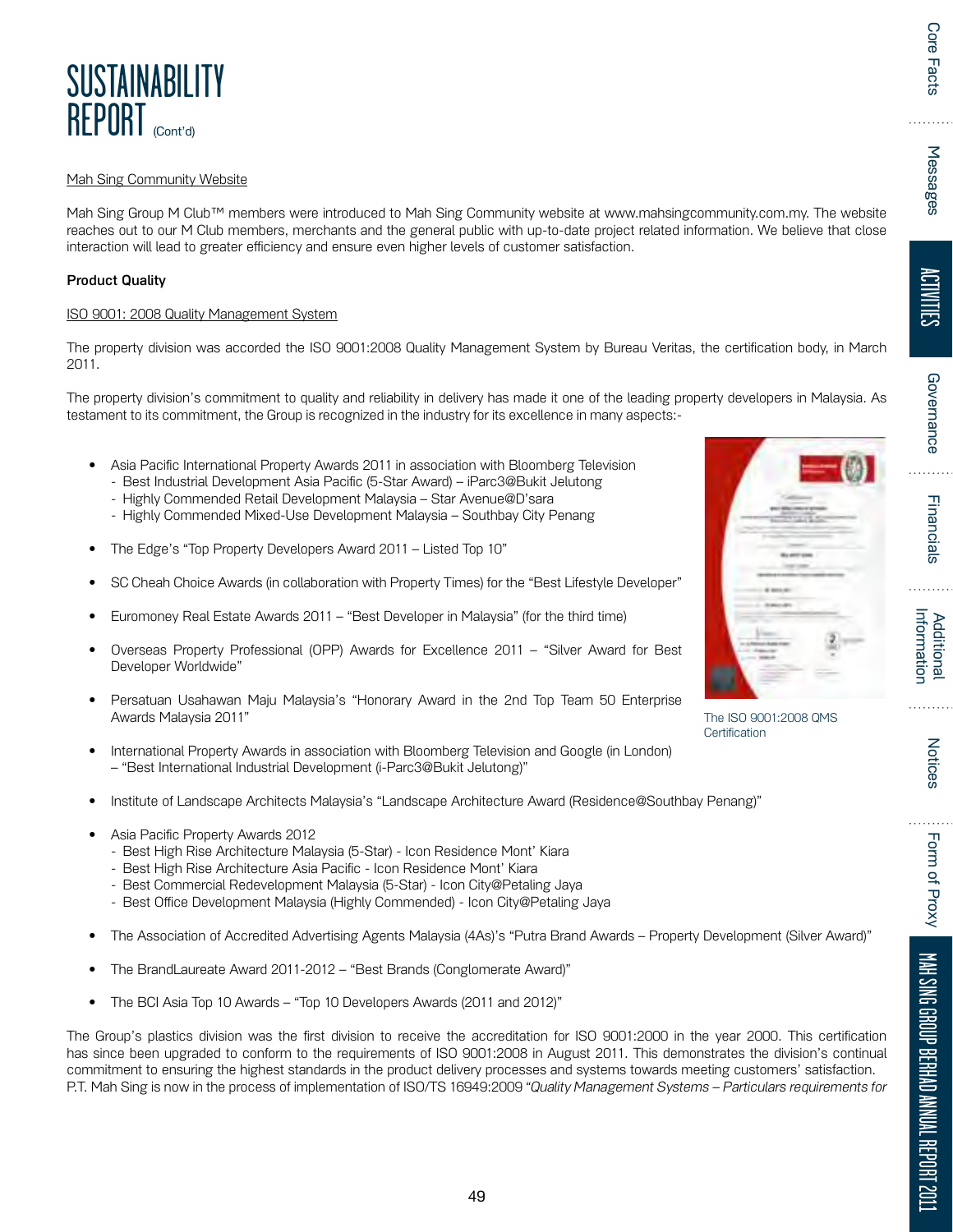

the application of ISO 9001:2008 for automotive production and relevant service part organisations". It targets to achieve the certification by end of 2012.

As recognition for its excellence in operation and manufacturing practices, the plastics division has garnered various awards domestically and internationally from its customers:-

P.T. Mah Sing received the following award:

• "Outstanding Performance in Cost 2010" by PT Isuzu Astra Motor Indonesia

The plastics division in Malaysia received the following awards from Samsung Electronics (M) Sdn. Bhd. for fulfilling the quality requirements:

- "Best Vendor for the months of April 2011, June 2011, August 2011 and September 2011"
- "Best Supplier Quality for the month of September 2011"
- "Best Quality Performance for 3 consecutive months in the Year 2011"
- "Best Vendor Evaluation Award 2011"

#### Construction Quality Assessment System ("CONQUAS")

Since our very first CONQUAS-assessed project in 2009, namely The Icon Tun Razak, we now have many of our development projects in the Klang Valley, Penang and Johor that are assessed by the Building and Construction Authority ("BCA") of Singapore's CONQUAS.

Our contractors of those CONQUAS-assessed projects are required to comply with CONQUAS requirements, allowing us to set targets on the desired standard and quality of our developments. As a measure of product quality, 90% of our CONQUAS-assessed projects are above 70 points.



# E. CONTRACTORS/ SUPPLIERS

Evaluation and selection of contractors/ suppliers are based on formal competitive bidding procedures. Periodical assessments are done through the annual contractor performance evaluation and compliance audits according to ISO quality objectives.

With efficient management of contractors/ suppliers, we endeavor to ensure the most reliable delivery of our products and at the same time compliance with all requirements with respect to safety, health and environment.



# F. SHAREHOLDERS

#### Corporate Governance

Mah Sing is committed to ensuring the highest standards of corporate governance in the areas of board effectiveness, relationship with shareholders and investors, accountability and audit.

Set out on pages 58 to 64 of this Annual Report is the Corporate Governance Statement detailing the Group's corporate governance practices.

As testimony of the Group's commitment to good governance, responsible management and communication to shareholders, the Group is proud to receive during the year:-

- (i) Hong Kong-based magazine Corporate Governance Asia for "The Best of Asia Recognition Award 2011" and
	- (ii) Minority Shareholder Watchdog Group's "Malaysian Corporate Governance Index Award 2011 Listed Top 100"

#### Investors

Mah Sing continues to reward its investors with sustainable returns as evidenced by its strong revenue and net profits growth. Return on equity has consistently been above 10% since 2007; and dividend payouts during the periods from 2007 – 2011 have been above its policy of minimum 40% of net profit achieved.